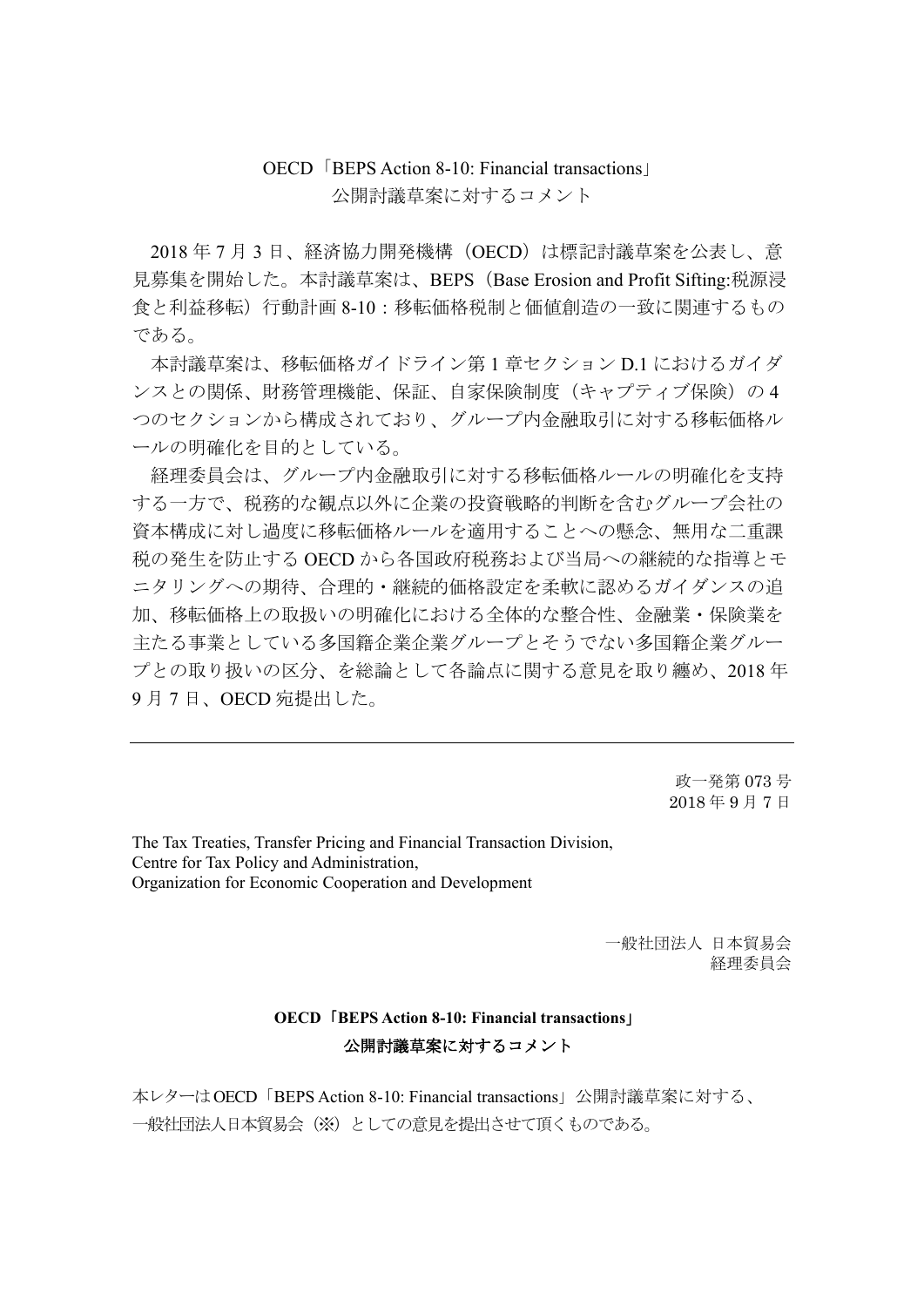※一般社団法人日本貿易会は、日本の貿易商社及び貿易団体を中心とする貿易業界団体であり、 そのなかで経理委員会は、各種税制に関する意見発信を、主な活動内容の一つとしている (末尾に当会経理委員会の参加会社を記載)。

## Ⅰ.総論

- 金融取引は、移転価格上の整理が相対的に確立していない分野であり、グループ 内金融取引に対する移転価格ルールの明確化を図ろうとする OECD の取組を支持 する。
- 一方で、事業投資に於ける融資や出資といった資金拠出手段の選択は、その拠出 対象がグループ内・グループ外何れの会社であるかを問わず、単純な税務観点に 留まらない、企業の投資戦略に基づく判断となる。従い、グループ会社の資本構 成に対して、過度に移転価格ルールを適用することは、企業のビジネス上の選択 肢を不当に狭めるのみならず、課税の予見可能性低下により、ビジネス上の判断 を阻害する要因となることが懸念される為、慎重な検討が望まれる。
- また、一部の国が新たな移転価格ルールを先行導入することによる、無用な二重 課税の発生を防止すべく、各国で歩調を合わせた対応が行われるよう、OECD と しての各国政府や税務当局への継続的な指導とモニタリングを期待する。また、 従前より外部 CUP を適用する等、合理性をもって継続的に価格設定を行っている 取引に関して、今回のガイダンスに完全に一致しない或いは、他の手法が例示列 挙されているという理由だけでその妥当性を否認されることがないよう、ガイダ ンスを追加して頂きたい。
- > 更に、グループ内融資や、保証取引、格付けの考え方等、グループ金融に関連す る複数の重要な論点に就いての考察が行われているが、これらの要素は、金融取 引において何れも相互に影響を及ぼす関係にある。その為、今回の取組を通じて、 金融取引に関する新たな移転価格上の整理が確立される場合においても、これら の要素の一部についてのみ整理を行うことは十分では無く、全体的な整合性の取 れた移転価格上の取扱いの明確化が不可欠と考えられる。
- > 尚、本 Discussion Draft では、金融業・保険業を主たる事業としているか否かに拘 わらず、全ての多国籍企業グループを同等に扱っている。仮に Discussion Draft 上 の移転価格設定の要素を全て考慮しなければならないのであれば、金融業・保険 業を主たる事業としていないグループは、移転価格設定・文書化にあたり、過度 なコスト・実務負担を強いられることとなる。金融業・保険業を主たる事業とし ている多国籍企業企業グループと、そうでない多国籍企業グループとの取り扱い を区分頂きたい。

### Ⅱ.各論

### **Box B.1.**

▶ 金融商品の性質の決定については、移転価格税制以外の税制(特に過少資本税制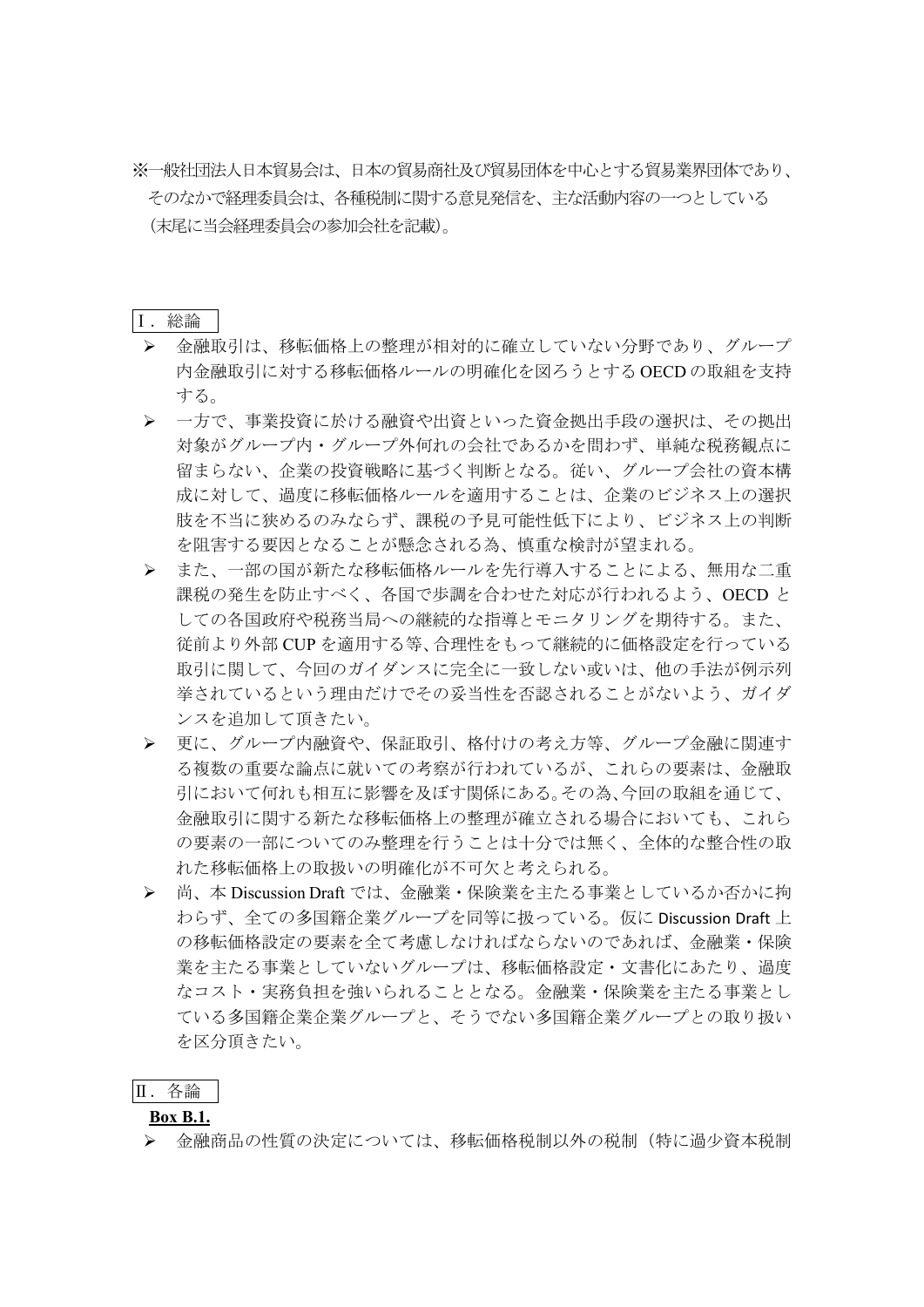や過大利子支払税制)が租税回避への対策として既に存在する。むしろ、移転価 格税制のアプローチが導入されることで、納税者の事務負担の増加、曖昧な基準 による事実認定に基づく支払利子の損金算入否認、結果としての二重課税等、事 業に悪影響が生ずることを懸念する。尚、移転価格アプローチを採用する場合で も、BEPS 防止や二重課税防止の観点から金融商品の性質決定については各国が 同じアプローチを用いるべきであり、移転価格アプローチの採用をオプションと することには反対である。

### **Box B.2.**

- > 総論にも記載の通り、事業投資に於ける融資や出資といった資金拠出手段の選択 は、税務の観点以外にも企業の投資戦略上、重要な意義を有している。その為、 事例のケースに就いても、移転価格に於ける関連者間取引の描写方法(delineation) を検討する以前に、グループ企業の資本構成に対し、どの程度移転価格ルールを 適用すべきかの整理が為されることが望ましい。
- また、関連者間融資の移転価格上の描写方法を検討する場合においても、借入人 の信用力といった、明確な指標や外形の無い要素に基づき、その資金拠出が融資 に該当するか否かを判断することは、客観的な根拠に乏しい恣意的な課税関係の 発生を招き、結果として、企業の投資戦略に於ける選択肢を不当に狭めることが 懸念される。

#### **Box C.1. (especially on para43)**

 多国籍企業グループにおいて、グループ内金融を提供する会社の機能が、グルー プ内の流動性の確保及び資金効率の適正化等であり、それが役務提供として捉え られるものに限定される場合は、ディスカッションドラフトで記載の通り、移転 価格ガイドラインチャプター7(Intra Group Service)の考え方を用いるとする点に 違和感はない。

**Para54**

 独立企業間においては、借手は必ず最も費用対効果の高い手法を採るとの記載がある が、具体的に実務においては長期的な調達コストの低減や関係維持(金融環境が悪化 した場合でも調達できる先の確保)といった観点も踏まえた判断となり、単純に借入 時点で最もコストが低いというだけでそのオプションを採るということは無い点、留 意が必要である。

#### **Box C.2.**

- > 本 Discussion Draft の Section. D (Guarantee)でも問題提起されているように、グル ープ会社による保証行為に対する移転価格ルールの適用関係は未だ流動的であり、 グループ格付けと構成会社の格付けの関係に就いて整理する為には、先ずは保証 行為に対する移転価格ルールの適用関係を明確化した上で、その内容と整合する 形で格付ルールを運用することが必要と考えられる。
- 上記を前提とした上での議論となるが、多国籍企業のグループ会社は、その持分 の全部もしくは主要な割合を、グループ内の他の関連者に保有されていることが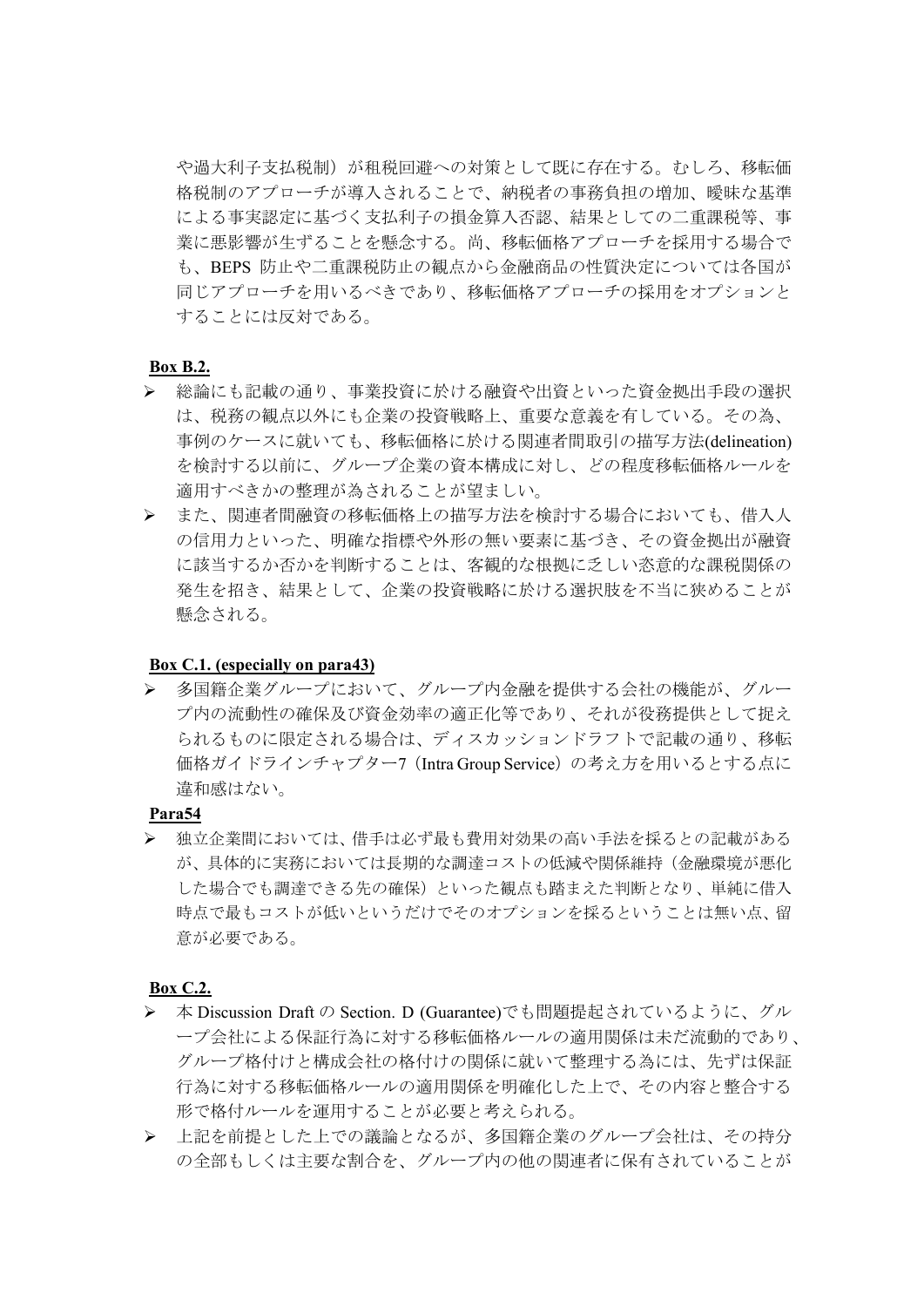多く、独自に外部機関による格付を保有しているケースが一般的とは言えない。 従い、グループとしての格付(若しくは一定の調整を加えたもの)を、グループ 会社の格付として扱うことは、一定の合理性があり、課税の安定性に貢献し得る ものと考える。

> また、信用格付けが比較対象取引の選定に有効であることに違和感はないが(但 し、スタートアップ企業や特別目的事業体、M&A 直後の企業除く)、税務当局に よる金利設定のために信用格付けの調整を行うことについては、税務当局及び納 税者側による意見を擦り合わせるべきであり、明確なガイダンスの導入を強く希 望する

### **Box C.3.-C.4.**

- 多国籍企業グループのメンバーに属することによる効果(Implicit Support)の測定 に関して、本 Discussion Draft には、サポートレベルを決定する基準(戦略的重要 性、事業に於ける統合度合、名称の共有等)が示され、そのサポートレベルの強 弱に基づき信用格付けが変わるとの記載があるが、そのような基準は恣意的にな りやすく、納税者、課税当局間でその理解に相違が起き易くなる点が危惧される。 また、保証料に関する記載にて、グループに属することで生じる信用補完につい ては保証料を徴収する必要はないとする旨の記載もあり(Para142)、この点との 整合性も鑑みると、Implicit Support についても、同様にその効果をみないとする ことも許容されるべきと考えられる。
- > また、Implicit Support の定義が不明確な中では、Implicit Support による影響度合 いを検証することは困難であるため、事例の追加を希望する。

### **Box C.5.**

**> Market Rate は秩序だった市場でのみ有用な参照値足り得るところ、Credit Default** Swap は市場規模が小さく、需給が大きく崩れている場合の約定値は、本源的なリス ク・リターンを反映していない可能性があり、これをローンの金利評価に用いること は適切でない。

**Box C.7.**

- > グループ内金融において、外部銀行のインディケーションレターに有効性はない と記載されているが、実際の調達実績ではないものの、第三者である金融機関が 提示する見解として、一定の有効性があると考える。
- また、多国籍企業グループ内の資金効率性を高めるためにも、外部借入とグルー プ内金融とを借り手に併用しないケースもあり得る。従い、Internal CUP による独 立企業間価格設定の考え方については、概念的には理解できるも、実務上機能し ないケースも想定され、Cost of Funds アプローチも採用出来るようにすべきと考 える。

### **Box C.11.**

▶ Cash Pooling が Intra-group Loan と明確に区別されているように伺えるが、実際に は Intra-group Loan の一手段として Cash Pooling が存在する。従い、Cash Pooling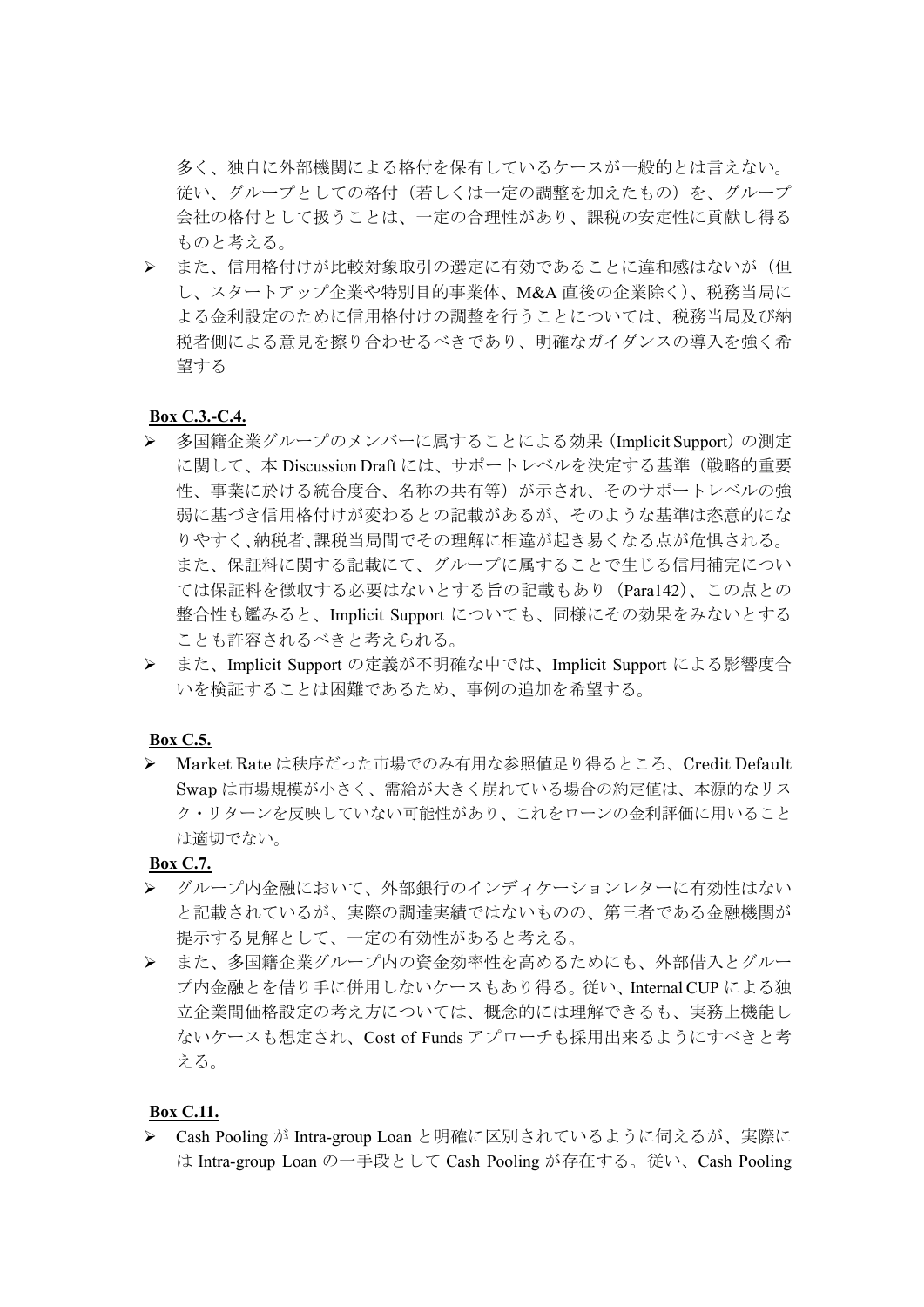Benefit の配分ではなく、Intra-group Loan と同様に金利設定の妥当性の問題として 考えるべきである。

### **Box C.11.**

 本ガイダンスにおいては、ヘッジに関する記載が少ないため、今後、事例等ガイ ダンスに追加されることを希望する。

### **Box D.1.**

 本セクションは、グループ内保証の効果を、借手の信用格付けや借入能力の向上、 借入費用の削減といった要素に区分することを通じて、保証行為に於ける移転価 格上の描写方法の検証を試みるものである。一方で、現実的には、客観性を担保 した上で、これら保証の効果の区分や、保証効果が単にグループに属することで 生じる信用補完等の暗黙のサポートに過ぎないか否かの判断を行うことは実務上 非常に困難であり、納税者及び当局双方の費用対効果を考慮した場合には、効率 的に機能するとは考え難く、慎重な検討が望まれる。

#### **Para 149-152.**

 多国籍企業グループ内での保証料の料率設定において CUP 法の適用が困難であ るとの記載に違和感はない。一方で、イールドアプローチの適用については、グ ループ企業が外部借入を行っていないケースもあり、Internal CUP を把握するこ とが困難なケースもあり得る。従い、納税者の個々の状況によりアプローチを柔 軟に選択できるようすべきと考える。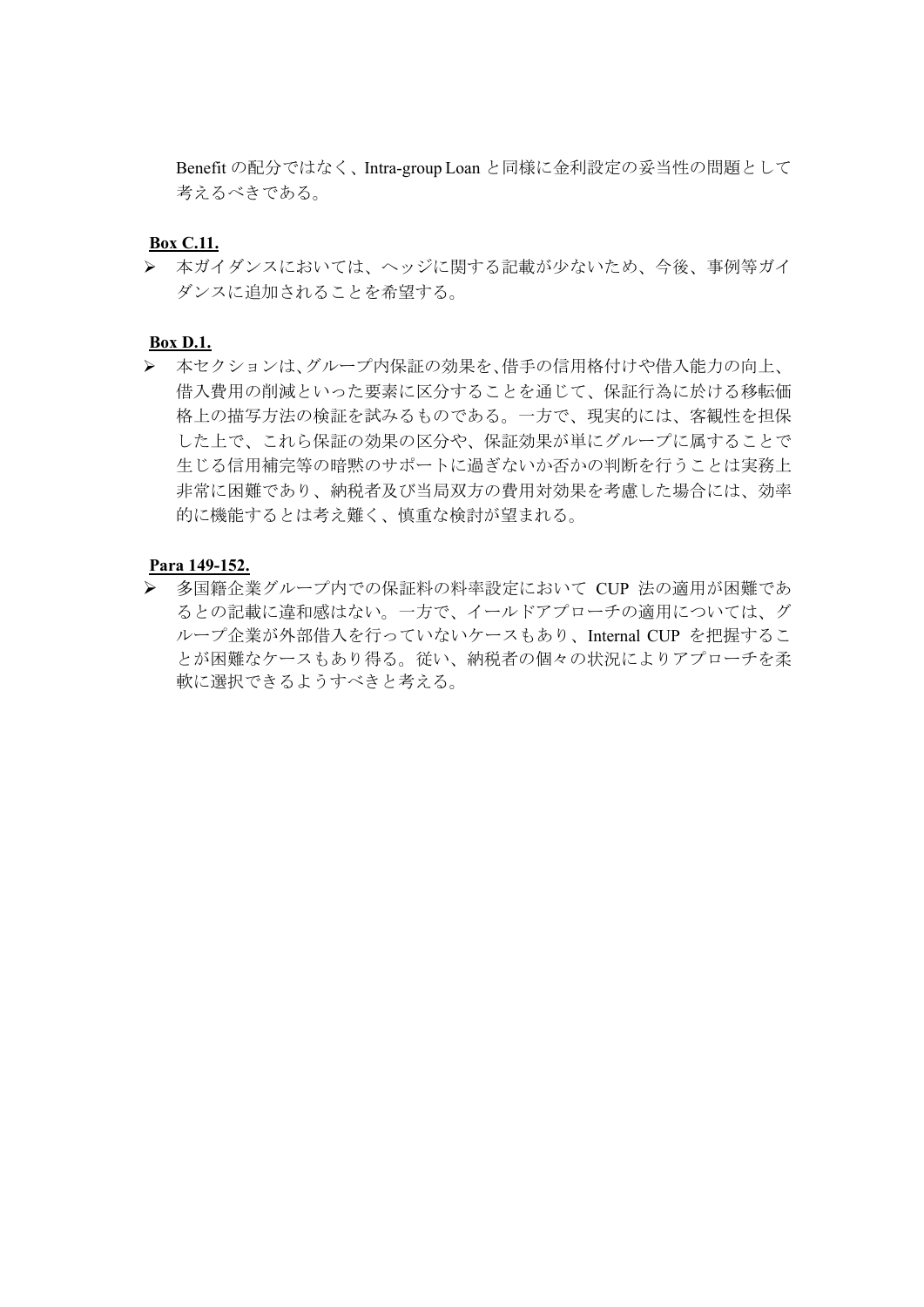\*\*\*\*\*

一般社団法人日本貿易会

〒105-6106

東京都港区浜松町 2-4-1 世界貿易センタービル 6 階

URL http://www.jftc.or.jp/

経理委員会委員会社

伊藤忠商事㈱ 稲畑産業㈱ 岩谷産業㈱ 兼松㈱ 興和㈱ CBC㈱ JFE 商事㈱ 神栄㈱ 住友商事㈱ 双日㈱ 蝶理㈱ 豊田通商㈱ 長瀬産業㈱ 日鉄住金物産㈱ 野村貿易㈱ 阪和興業㈱ ㈱日立ハイテクノロジーズ ㈱ホンダトレーディング 丸紅㈱ 三井物産㈱ 三菱商事㈱ ユアサ商事㈱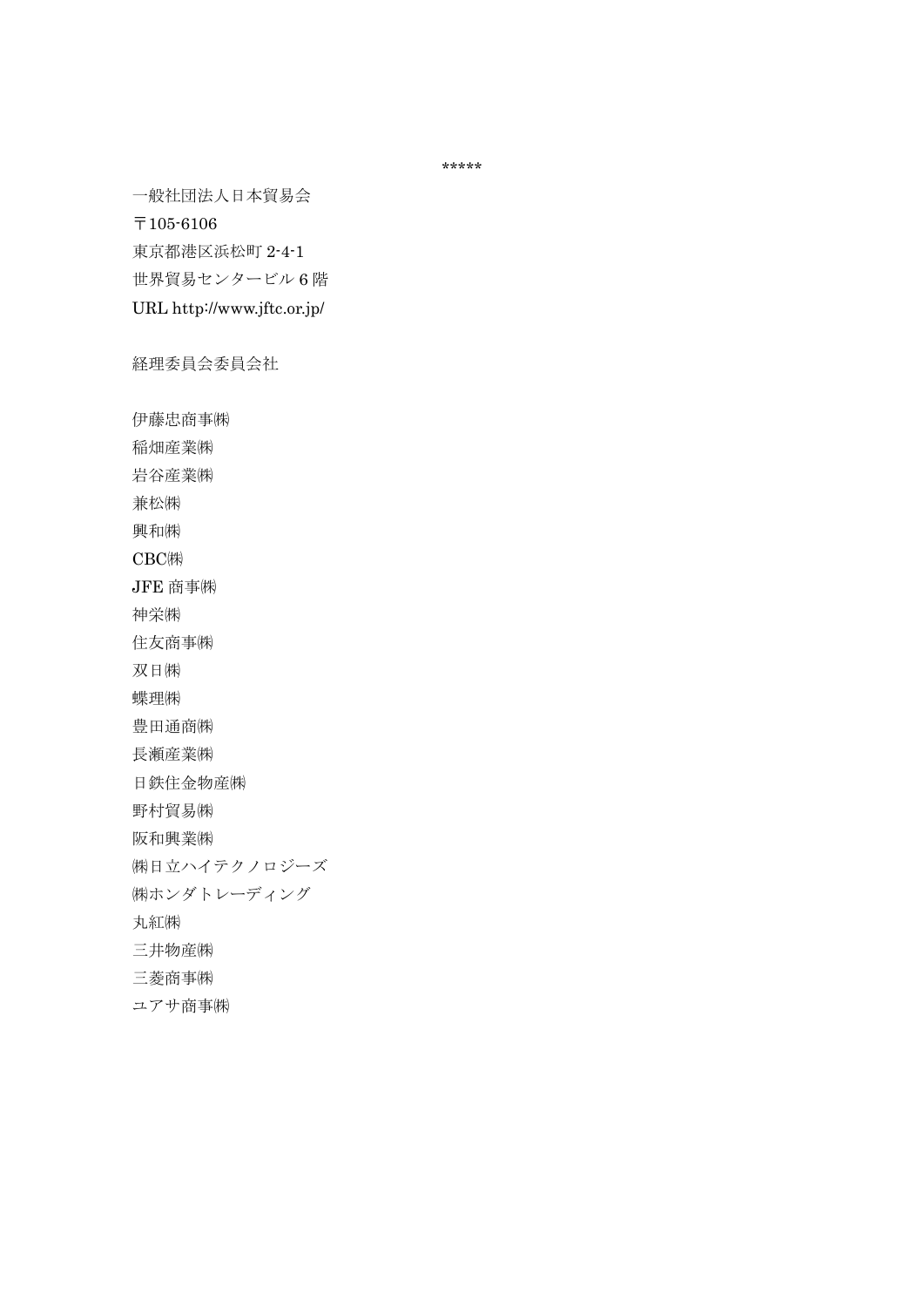Document No.073 7th September 2018

The Tax Treaties, Transfer Pricing and Financial Transaction Division Centre of Tax Policy and Administration Organization for Economic Cooperation and Development

> Accounting & Tax Committee Japan Foreign Trade Council, Inc.

# **Comments on BEPS Discussion Draft on Financial Transactions**

The following are the comments of the Accounting & Tax Committee of the Japan Foreign Trade Council, Inc. ("JFTC") in response to the invitation to public comments by the OECD regarding the Public Discussion Draft on "BEPS Actions 8-10: Financial Transactions" released on July 3rd, 2018.

JFTC is a trade-industry association with Japanese trading companies and trading organizations as its core members. One of the main activities of the JFTC's Accounting & Tax Committee is to submit policy proposals and requests concerning tax matters. Member companies of the JFTC Accounting & Tax Committee are listed at the end of this document.

## **I. General Comments**

- $\triangleright$  As the transfer pricing rules on financial transaction remain relatively underdeveloped, we basically support OECD efforts to clarify transfer the pricing rules for intra-group financial transactions.
- $\triangleright$  However, the choice of funding methods in investment activity, such as loans and equity investments, is not based solely on tax considerations but essentially on the investment strategy of the MNE group, regardless of whether the investee is a member of the group or not. Therefore, excessive application of transfer pricing rules to the capital structure of group enterprises would unfairly narrow the range of available business options. Additionally, such excessive application will cause less predictability on taxation from the taxpayers' point of view and this may become an obstacle to business judgment. For these reasons, we believe the deliberate consideration should be conducted.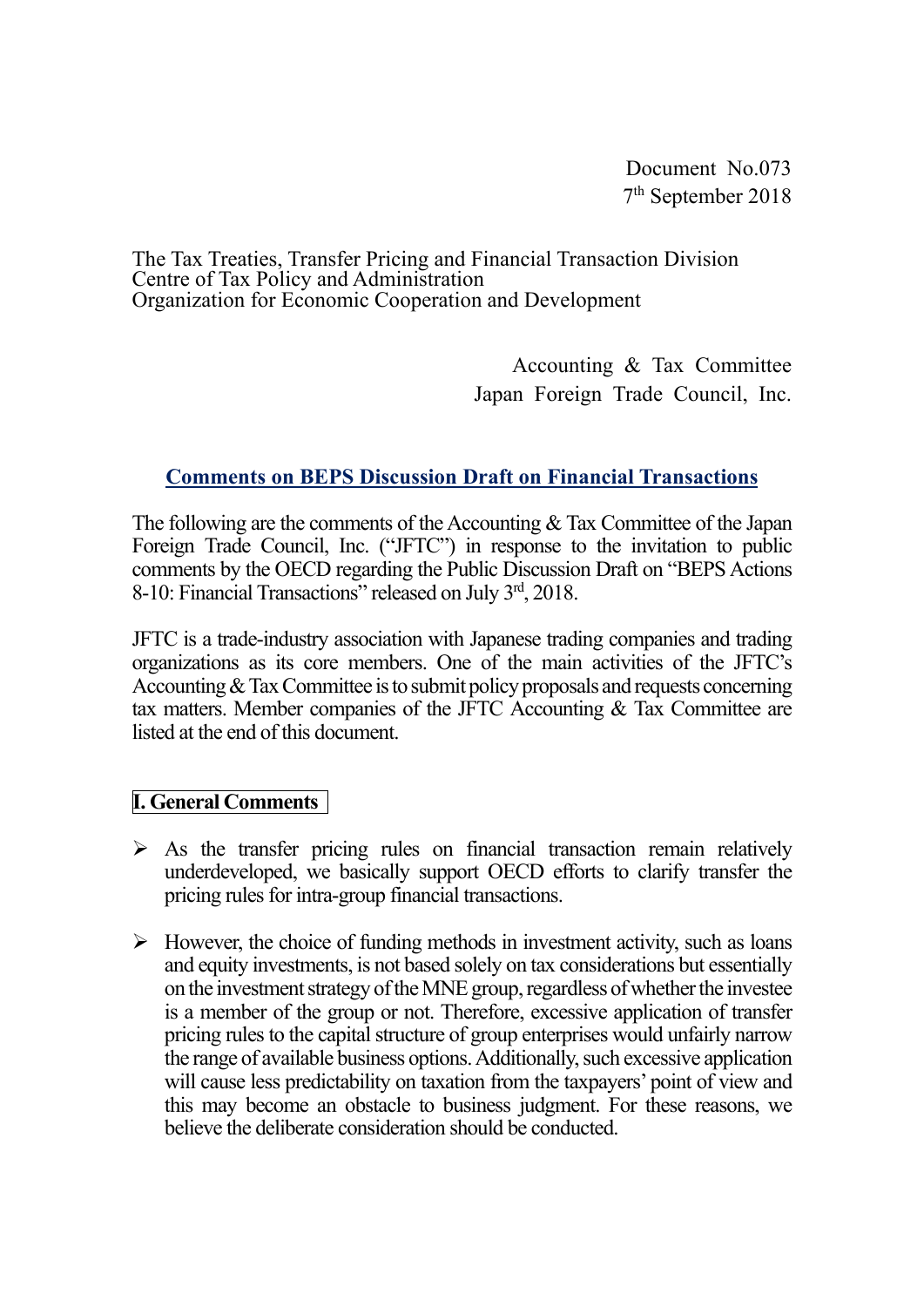- $\triangleright$  In order to prevent double taxation caused by early adoption of the new transfer pricing rules on financial transactions in particular countries, we hope the OECD will continue to guide and monitor that the national governments and tax administrations should act in unison. Furthermore, we request the inclusion of additional guidance regarding transactions where reasonable pricing has been continuously maintained through such means as the use of external CUPs, so that the validity of pricing is not rejected solely on the grounds that it does not completely conform with the guidance provided in this Discussion Draft or solely for the reason that other methods have been cited in the examples given.
- $\triangleright$  This Discussion Draft examines a number of key issues related to group financing, such as intra-group loans, guarantees and credit rating. It should be noted that these factors are mutually interdependent and influence each other in financial transactions. Therefore it will be insufficient to establish rules that only cover a certain portion of these factors, provided that the new transfer pricing rules are established for financial transactions in the course of this initiative. In other words, we believe that there should be comprehensive and consistent clarification of the treatments of above key issues.
- $\triangleright$  The Discussion Draft treats all MNEs equally, regardless of whether or not they are primarily engaged in finance and insurance businesses. Given that all factors cited in this Discussion Draft must be taken into consideration on determining the pricing relating to financial transactions, MNE groups that are not primarily engaged in finance and insurance businesses would be subjected to excessive cost and undue burden in the transfer pricing and documentation processes. Therefore, we request that MNE groups that are not primarily engaged in finance and insurance businesses should be treated differently and separately from MNE groups primarily engaged in finance and insurance businesses.

## **II. Specific Comments**

## **Box B.1.**

 $\triangleright$  Concerning the determination of the characteristics of financial instruments, various tax systems other than transfer pricing rules (in particular, thin capitalization taxation and earnings stripping rules) already exist for counteracting tax avoidance. The adoption of a transfer pricing taxation approach on financial transactions may actually lead to double taxation and other negative outcomes such as increased administrative burden on taxpayers and rejection of interest deductibility due to determination of facts based on ambiguous criteria. If a transfer pricing approach is to be adopted, in the interest of avoiding BEPS and dual taxation, all countries should adopt the same approach for determining the characteristics of financial instruments. For this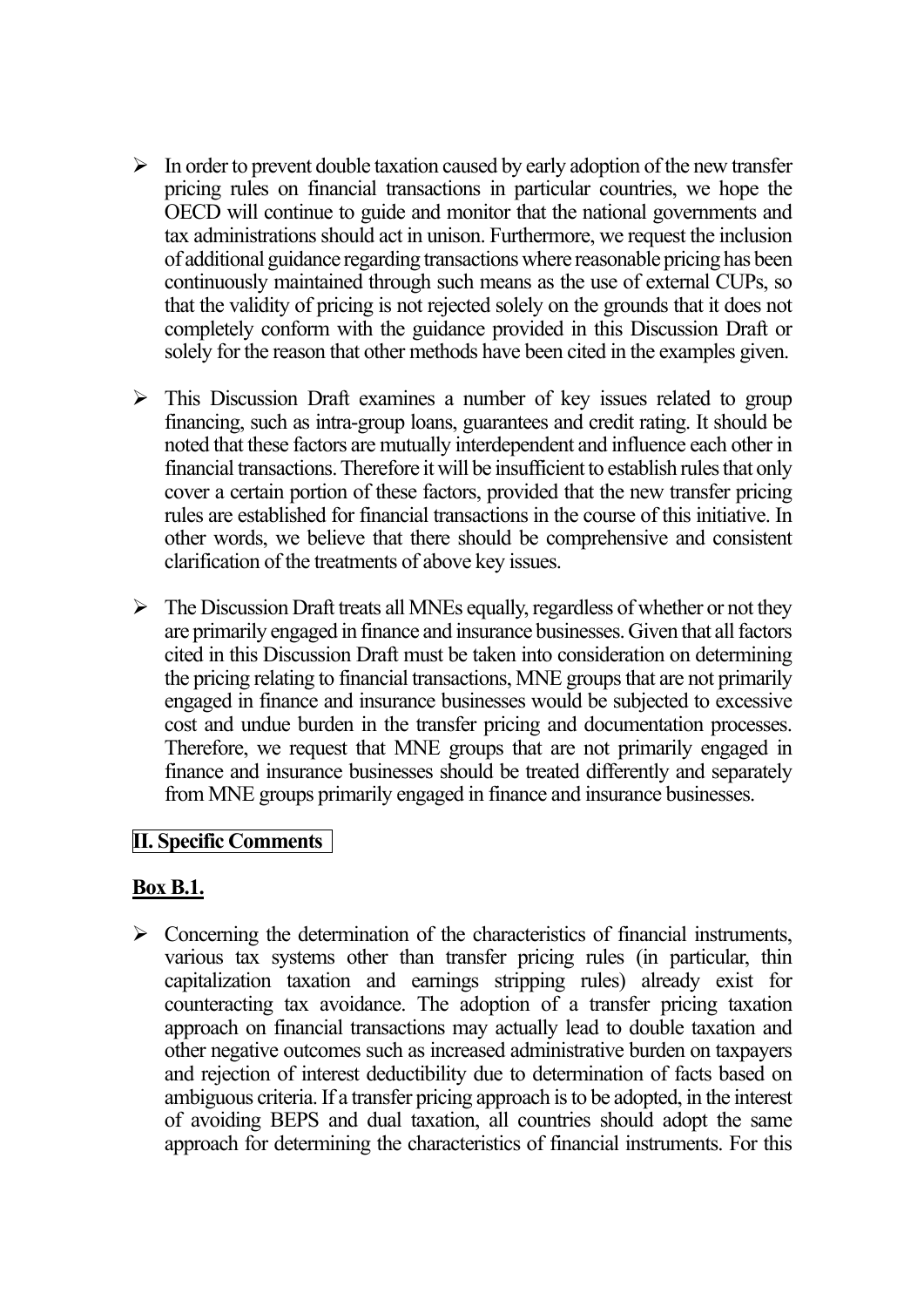reason, we strongly request that the adoption of a transfer pricing approach into financial transaction should be mandate, not optional.

## **Box B.2.**

- $\triangleright$  As mentioned in the General Comments, the choice of funding methods in investment activity, such as loans and equity investments, are not based on solely tax considerations, and such choices are significantly affected by investment strategies of MNE groups. Therefore, in the context of the example given, before examining delineation of transactions between associated enterprises in transfer pricing, a determination should first be made on the extent to which transfer pricing rules should be applied to the capital structure of group enterprises.
- $\triangleright$  When delineating transfer pricing in loans between associated enterprises in this Discussion Draft, determination of whether a provision of funds constitutes a loan or an equity investment should not be based on such factors as the creditworthiness of the borrower for which there are no concrete indicators or external indication. We are concerned that such a determination would lack objectivity, generate unreasonable taxation, and would result in unfairly narrowing the range of available options in the investment strategies of MNE groups.

# **Box C.1. (In particular, Para 43)**

 $\triangleright$  In a specific case that the function of an enterprise that supplies intra-group funding in an MNE group can be regarded solely as service provision on ensuring intra-group liquidity and optimization of funding efficiency, we don't have uncomfortableness on the Discussion Draft that such support services are regarded as the Intra-Group Service described in Chapter VII of the Transfer Pricing Guidelines.

# **Para 54**

 $\triangleright$  Paragraph 54 states that an independent business will seek the most cost effective solution in borrowing. However, in actual practice, an independent business will consider such factors as the diminishing long-term cost of funding and the maintenance of relationships (accessibility to the sources that will continue to provide funds in the face of deteriorating financial environment). Therefore, due attention should be paid to the fact that decisions are not made simply on the basis of cost at time of borrowing.

# **Box C.2.**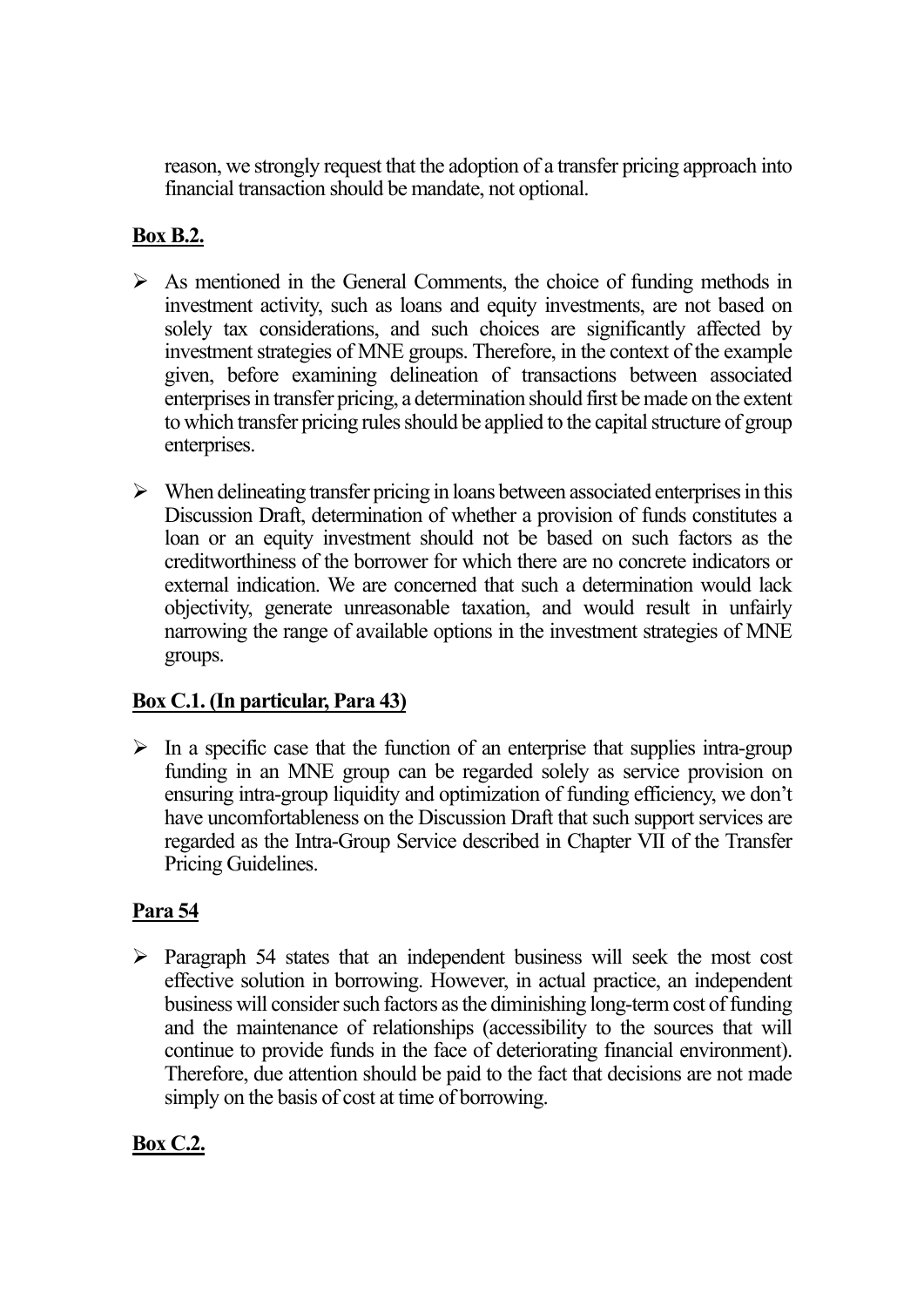- $\triangleright$  As indicated in Section D (Guarantee) of this Discussion Draft, the questions related to the application of transfer pricing rules to guarantees provided by group enterprises remain unsettled. In order to clarify the relation between the credit rating of the group and the credit rating of individual group members, we believe it is necessary to first clarify the scope of the application of transfer pricing rules to guarantees and to thereafter apply credit rating rules in a manner that is consistent with the transfer pricing rules.
- $\triangleright$  The following comments are predicated on the above condition. It should be noted that in many instances, equity in the individual members of an MNE group is either wholly or principally held by intra-group associated enterprises, and individual members generally are not independently rated by external agencies. Therefore, to a certain degree, it is reasonable to treat the group's rating as the rating of individual members (or to apply a rating obtained by making some adjustment to the group's rating). We believe this would contribute to stability in taxation.
- $\triangleright$  We are comfortable with the position that credit ratings are useful in identifying comparable transactions (with the exception of start-up companies, specialpurpose vehicles and entities that have recently undergone M&A). However, regarding adjustments made in credit ratings for pricing interest by tax administrations, we believe that differences of opinion between tax administrations and taxpayers should be reconciled, and we strongly request that clear guidance be adopted on this point.

# **Box C.3. – C.4.**

- $\triangleright$  This Discussion Draft presents the criteria for measuring the level of implicit support (strategic importance, degree of operational integration, shared name, etc.) benefiting individual members of an MNE group, and states that credit ratings are affected by differences in such support level. However, it concerns us that such criteria can easily become arbitrary and can readily lead to differences in interpretation between taxpayers and tax administrations. On the question of guarantee fees, the Discussion Draft includes the statement that fees are not payable for credit support derived from group membership (Para 142). For purposes of consistency, we believe the same treatment should be allowed for implicit support, in other word, it should be allowed for taxpayers to adopt an approach that the implicit support has no effect to the creditworthiness of each group company within a MNE group
- $\triangleright$  The level of implicit support cannot be readily measured given the lack of clarity in the definition of implicit support. For this reason, we request the addition of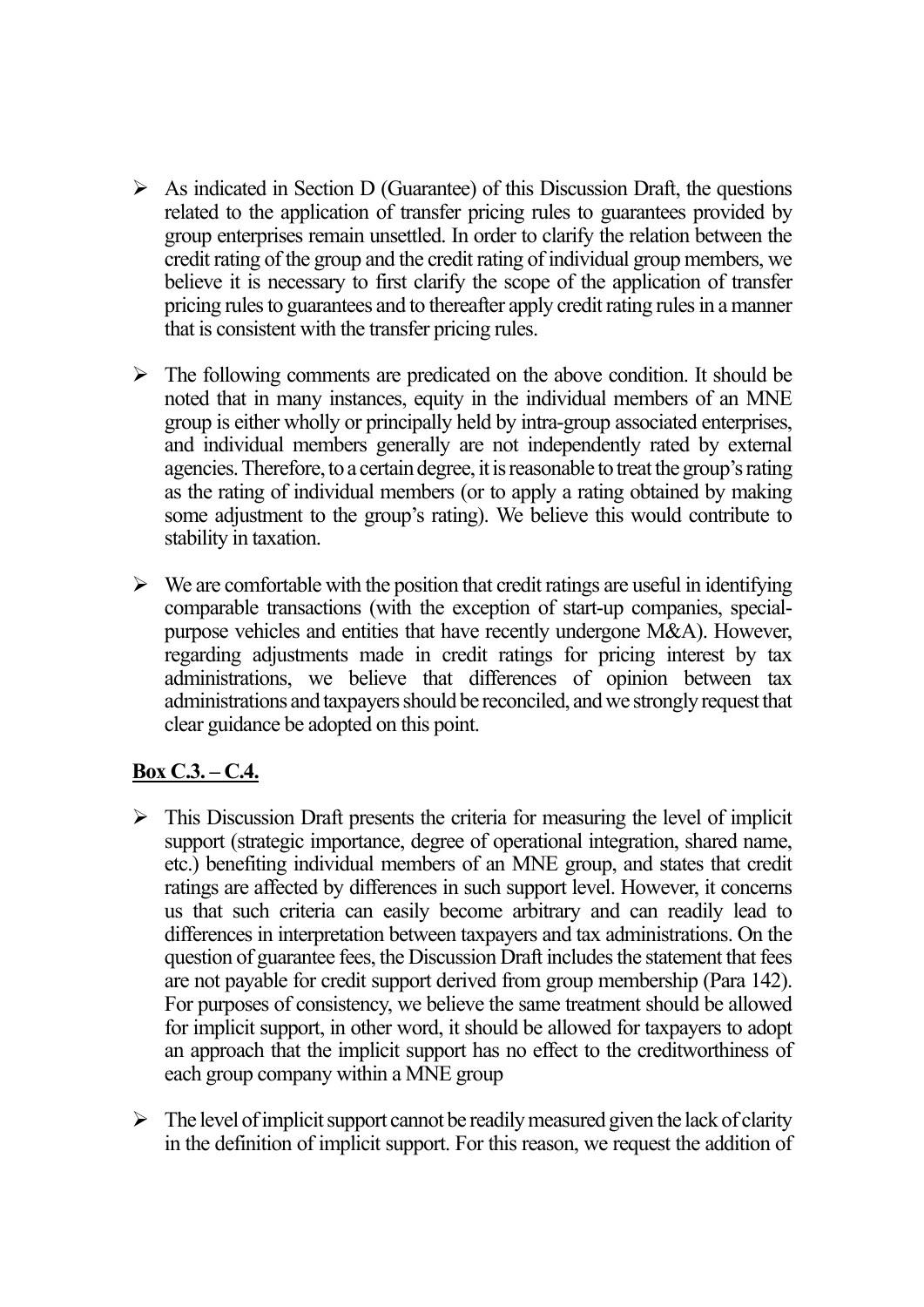guidance and examples on implicit support.

# **Box C.5.**

 $\triangleright$  Market rates can serve as useful metrics only in an orderly market. Because markets for credit default swaps are small, contracted prices may not reflect intrinsic risks and returns when supply and demand are fluctuating significantly. For this reason, it is inappropriate to use credit default swaps in pricing interest rates on intra-group loans.

# **Box C.7.**

- $\triangleright$  Concerning intra-group financing, the Discussion Draft states that written indications from independent banks lack effectiveness for determining transfer pricing on financial transactions. Although it is the fact that such written indications do not constitute an actual record of funding, we believe they do have a certain degree of effectiveness as a statement of opinion presented by a third-party financial institution.
- $\triangleright$  As a means to improving intra-group funding efficiency, it is possible that loans from unrelated parties may not be combined with intra-group financing in meeting the funding needs of a borrower. Thus, although the concept of using pricing between independent enterprises based on internal CUP is understandable, in certain instances this may not function in actual practice. Therefore, we believe that the use of the cost-of-funds approach should also be allowed.

# **Box C. 8.**

 $\triangleright$  In this Discussion Draft, it appears that cash pooling and intra-group loans are clearly differentiated. However, in actual practice, cash pooling exists as one of the methods used in providing intra-group loans. Therefore, instead of considering the allocation of cash pooling benefits, this should be treated as an issue in the validity of interest pricing as in the case of intra-group loans.

# **Box C. 11.**

 $\triangleright$  This Discussion Draft contains very few statements on hedging. We therefore request that examples and other forms of guidance be added in the future.

# **Box D.1.**

 $\triangleright$  In this section, this Discussion Draft intends to classify the effect of intra-group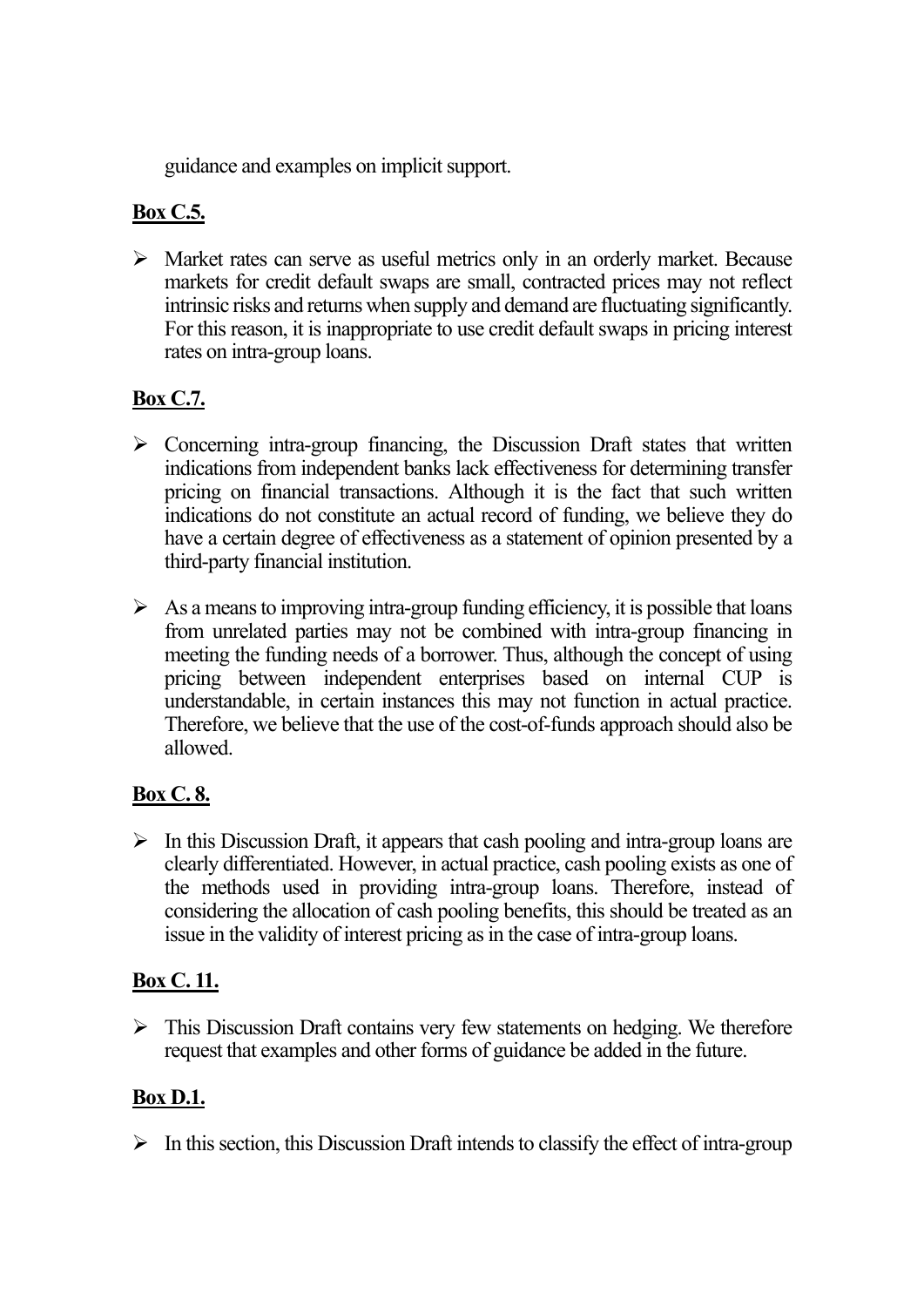guarantees to the borrower's improved credit rating and ability to borrow and the cost reduction of borrowing in order to verify the delineation of transfer pricing in guarantees. In actual practice, however, it is extremely difficult to objectively differentiate these hedging and to objectively determine whether or not the effect of guarantees constitutes credit support or other forms of implicit support derived merely from group membership. Weighing the cost-benefit for both taxpayers and tax administrations, it is unlikely that this approach will function efficiently. Therefore, we believe this matter should be examined with due caution.

## **Para 149-152.**

 $\triangleright$  We are comfortable with the statement that it is difficult to use the CUP method in determining fees for intra-group guarantees. On the other hand, with regard to the application of the yield approach, determining internal CUP would be difficult in certain cases because some member companies do not borrow from the third parties. Therefore, we believe taxpayers should be allowed flexibility in choosing an approach that matches their situation.